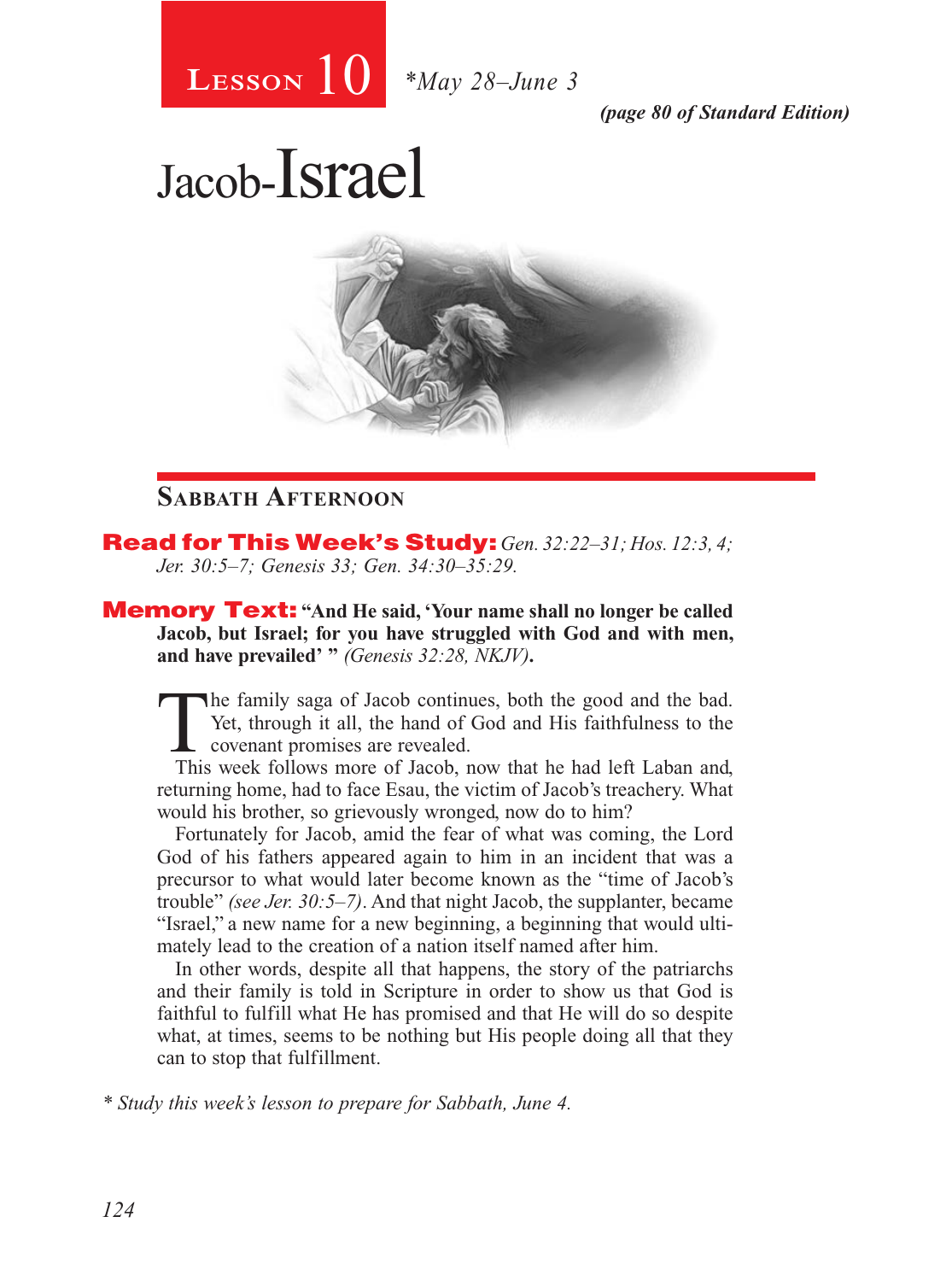# **Wrestling With God**

Gone from Laban, Jacob soon has another experience with God. Knowing that his brother, Esau, is coming with " 'four hundred men' " *(Gen. 32:6)*, Jacob prays fervently to the Lord, even though he acknowledges that " 'I am not worthy of the least of all the mercies and of all the truth which You have shown Your servant' " *(Gen. 32:10, NKJV)*. Jacob, truly, has a better understanding of what grace was about.

And how does the Lord respond?

#### Read **Genesis 32:22–31 and Hosea 12:3, 4. What is the spiritual significance of this amazing story?**

Jacob is distressed, understandably so, by what is happening, and after doing what he can to protect his family, he camps for the night. He is then suddenly attacked by "a Man" *(Gen. 32:24, NKJV)*. This is a term that can have special connotations, evoking the divine presence *(see Isa. 53:3)*. Daniel used it to refer to the heavenly priest Michael *(Dan. 10:5)*; it also was the word used by Joshua to depict the "Commander of the Lord's army," who was the Lord *YHWH* Himself *(Josh. 5:13–15, NKJV)*.

\_\_\_\_\_\_\_\_\_\_\_\_\_\_\_\_\_\_\_\_\_\_\_\_\_\_\_\_\_\_\_\_\_\_\_\_\_\_\_\_\_\_\_\_\_\_\_\_\_\_\_\_

\_\_\_\_\_\_\_\_\_\_\_\_\_\_\_\_\_\_\_\_\_\_\_\_\_\_\_\_\_\_\_\_\_\_\_\_\_\_\_\_\_\_\_\_\_\_\_\_\_\_\_\_

Indeed, amid the fighting, it must have become obvious to Jacob that he was struggling with God Himself, as his words, " 'I will not let You go unless You bless me!' " *(Gen. 32:26, NKJV)*, revealed. Yet, his fervent clinging to God, his refusal to let go, also revealed his passionate desire for forgiveness and to be right with his Lord.

"The error that had led to Jacob's sin in obtaining the birthright by fraud was now clearly set before him. He had not trusted God's promises, but had sought by his own efforts to bring about that which God would have accomplished in His own time and way."—Ellen G. White, *Patriarchs and Prophets*, pp. 197, 198.

And the evidence that he had been forgiven was the change of his name from the reminder of his sin to one that commemorated his victory. " 'Your name,' " said the Angel, " 'shall no longer be called Jacob [the supplanter], but Israel; for you have struggled with God and with men, and have prevailed' " *(Gen. 32:28, NKJV)*.

**What has been your own experience as far as wrestling with God goes? What does it mean to do that, and why is it at times important that we have this kind of experience?**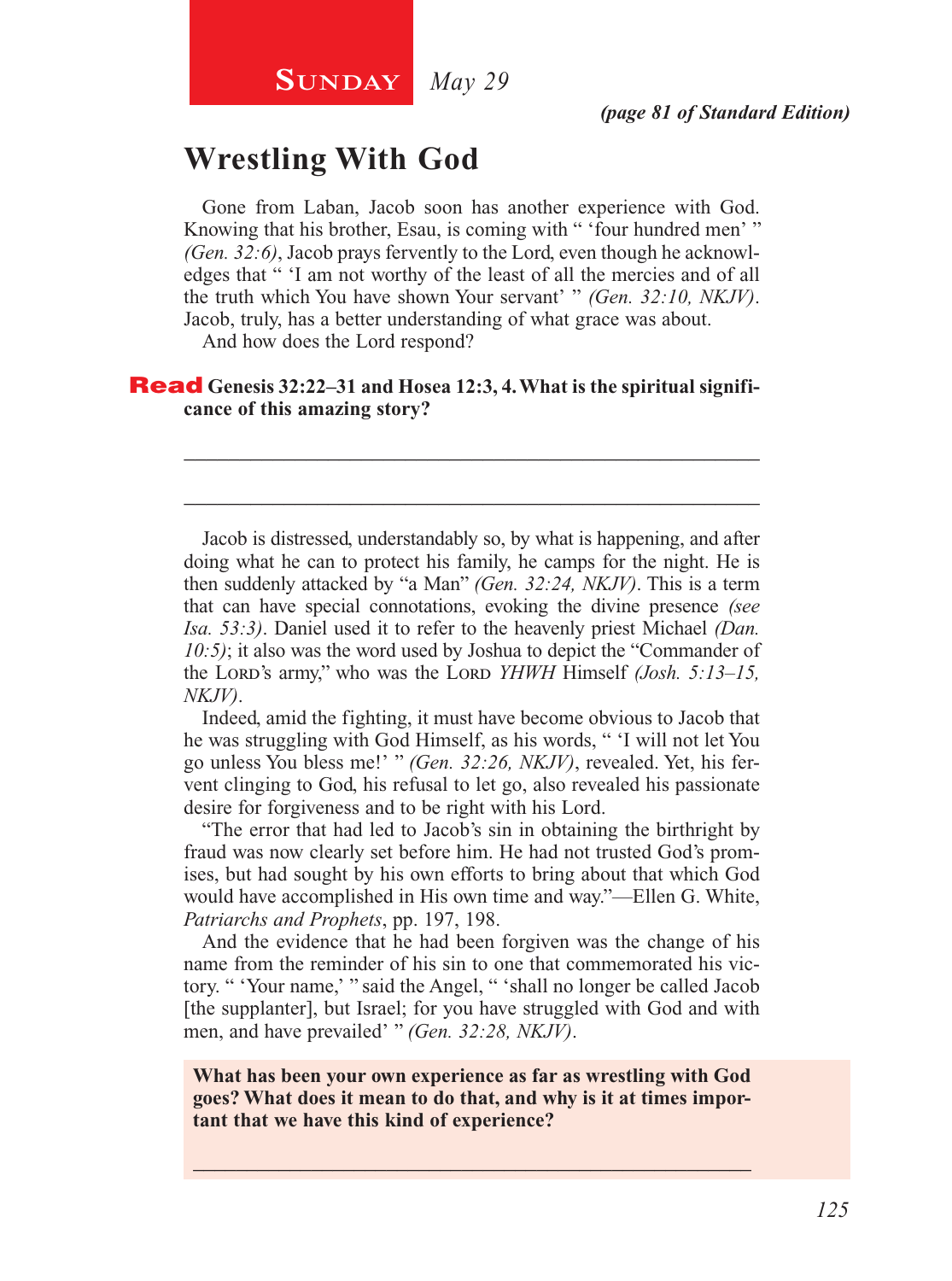# **The Brothers Meet**

From Peniel, "the face of God" *(see Gen. 32:30)*, the place where he had this experience with God, Jacob moves now to meet with his brother. After 20 years of separation, Jacob sees him coming with 400 men *(Gen. 33:1)*. Jacob is worried and, therefore, prepares himself and his family for whatever might happen.

Read **Genesis 33. What connection is there between Jacob's experience of seeing the face of God at Peniel and Jacob's experience of seeing the face of his brother? What is the implication of this connection in regard to our relationship with God and our relationship with our "brothers," whoever they may be?**

Jacob bows himself seven times before his brother *(Gen. 33:3)*, whom he calls several times " 'my lord' " *(Gen. 33:8, 13, 15, NKJV)*  and with whom he identifies himself as his " 'servant' " *(Gen. 33:5; compare with Gen. 32:4, 18, 20, NKJV)*. Significantly, Jacob's seven bows echo his father's seven blessings *(Gen. 27:27–29)*; furthermore, when he bows, he specifically reverses his father's blessing, about " 'nations [bowing] down to you' " *(Gen. 27:29, NKJV)*.

\_\_\_\_\_\_\_\_\_\_\_\_\_\_\_\_\_\_\_\_\_\_\_\_\_\_\_\_\_\_\_\_\_\_\_\_\_\_\_\_\_\_\_\_\_\_\_\_\_\_\_\_

\_\_\_\_\_\_\_\_\_\_\_\_\_\_\_\_\_\_\_\_\_\_\_\_\_\_\_\_\_\_\_\_\_\_\_\_\_\_\_\_\_\_\_\_\_\_\_\_\_\_\_\_

It is as if Jacob's intention was to pay his debt to his brother and return the blessing that he had stolen from him *(see Gen. 33:11)*. When Esau saw his brother, against all expectations, he ran to Jacob and, instead of killing him, he "kissed him, and they wept" *(Gen. 33:4, NKJV)*.

Later, Jacob commented to Esau: " 'I have seen your face as though I had seen the face of God' " *(Gen. 33:10, NKJV)*. The reason for Jacob's extraordinary statement was his understanding that Esau had forgiven him. The Hebrew verb *ratsah*, "pleased" *(Gen. 33:10, NKJV)*, is a theological term referring to any sacrifice that is "pleasing," "accepted" by God, which then implies divine forgiveness *(Lev. 22:27, Amos 5:22)*.

Jacob's experience of God's forgiveness at Peniel, where he saw the face of God, is now repeated in his experience of his brother's forgiveness, which he identifies as if he saw the face of God. Jacob lives a second Peniel, the first one preparing for the second one. Jacob has been forgiven by God and by his own brother. Truly, he now must have understood, even more than before, the meaning of grace.

#### **What have you learned about grace from how others (besides the Lord) have forgiven you?**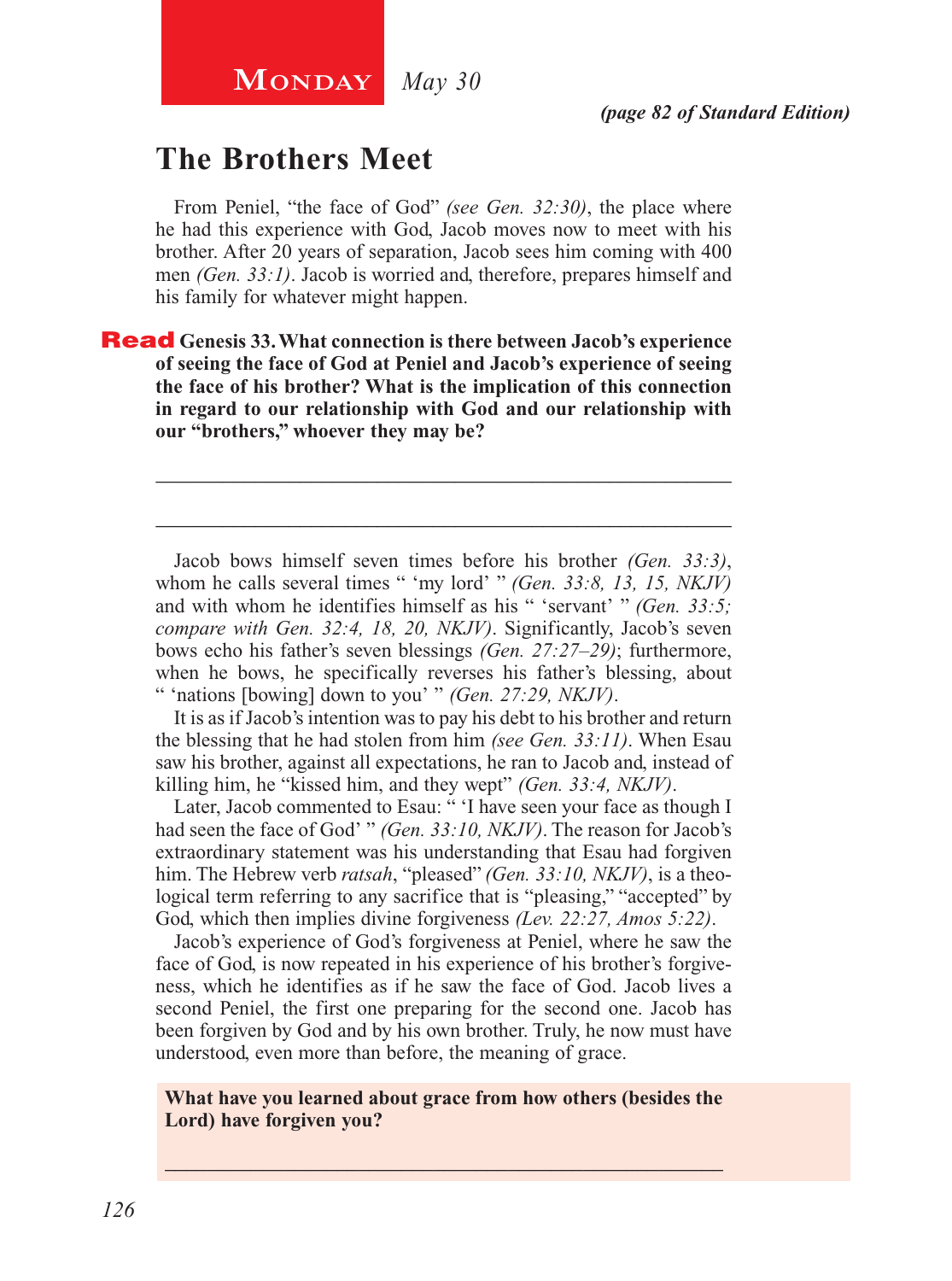### **Tuesday** *May 31*

# **The Violation of Dinah**

Now that Jacob has reconciled with his brother, he wants to settle in the land of Canaan in peace. The word *shalem*, "safely" *(Gen. 33:18, NKJV)*, from the word *shalom*, "peace," for the first time characterizes his journey.

After having purchased a piece of land from the inhabitants *(Gen. 33:19)*, he erects an altar there, showing his faith and his realization of how dependent upon the Lord he really is. For every one of the sacrifices offered, there was an act of worship.

Yet, for the first time in his life, Jacob-Israel is exposed to the troubles of settling in the land. Like Isaac at Gerar with Abimelech *(Gen. 26:1–33)*, Jacob tries to find accommodation with the Canaanites.

\_\_\_\_\_\_\_\_\_\_\_\_\_\_\_\_\_\_\_\_\_\_\_\_\_\_\_\_\_\_\_\_\_\_\_\_\_\_\_\_\_\_\_\_\_\_\_\_\_\_\_\_

\_\_\_\_\_\_\_\_\_\_\_\_\_\_\_\_\_\_\_\_\_\_\_\_\_\_\_\_\_\_\_\_\_\_\_\_\_\_\_\_\_\_\_\_\_\_\_\_\_\_\_\_

#### Read **Genesis 34. What happened to upset his plans for a peaceful existence?**

The story of this sordid incident highlights the ambiguity of the characters and of their actions. The sensual Shechem, who violates Dinah, also is characterized as sincere and loving Dinah, and he wants to try to make amends. He is even willing to undergo the covenant rite of circumcision.

Meanwhile, Simeon and Levi, who present themselves as the defenders of God and His commandments, and who resist intermarriage with the Canaanites *(Lev. 19:29)*, resort to lies and deception *(Gen. 34:13)*  and are ready to kill and plunder *(Gen. 34:25–27)*. Their actions were not only reprehensible (why not punish the one man who had done it?) but also had the potential to cause many more problems.

As for Jacob, he only is concerned with peace. When the rape of his daughter is reported to him, he does not say anything *(Gen. 34:5)*. However, after he hears about what his sons have done, he openly chides them because of what could follow: " 'You have troubled me by making me obnoxious among the inhabitants of the land, among the Canaanites and the Perizzites; and since I am few in number, they will gather themselves together against me and kill me. I shall be destroyed, my household and I' " *(Gen. 34:30, NKJV)*.

**Again and again we see deceit and deception, as well as acts of kindness and grace, in these accounts. What does this tell us about human nature?**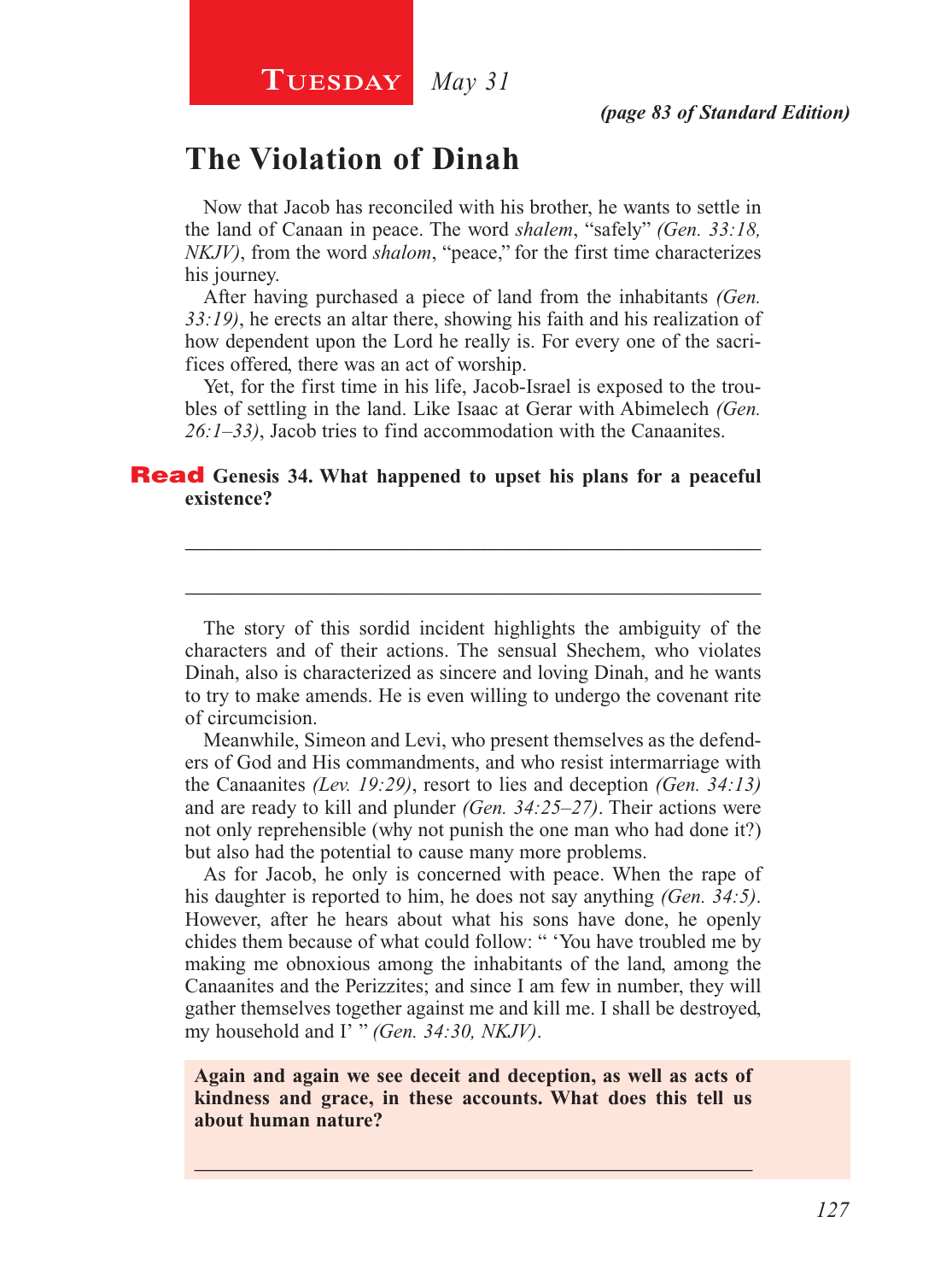# **Prevailing Idolatry**

**Read** Genesis 34:30-35:15. What lessons can we take about true wor**ship from what happened here?**

Immediately after Jacob's complaint that his peace with the Canaanites had been compromised *(Gen. 34:30)*, and after his two sons were rebuked *(Gen. 34:30)*, God urges Jacob to leave Shechem and return to Bethel in order to renew his covenant. Indeed, the Lord tells him that, once he gets there, he needs to build an altar.

\_\_\_\_\_\_\_\_\_\_\_\_\_\_\_\_\_\_\_\_\_\_\_\_\_\_\_\_\_\_\_\_\_\_\_\_\_\_\_\_\_\_\_\_\_\_\_\_\_\_\_\_

\_\_\_\_\_\_\_\_\_\_\_\_\_\_\_\_\_\_\_\_\_\_\_\_\_\_\_\_\_\_\_\_\_\_\_\_\_\_\_\_\_\_\_\_\_\_\_\_\_\_\_\_

Meanwhile, the first thing recorded after God's command is Jacob's telling his people to put away the Canaanite idols, which had been taken in the plunder of the city of Shechem, and the household gods that had been stolen by Rachel *(Gen. 31:19, 32)*. All this, too, is crucial to the idea of the covenant with God.

These idols had been kept and, probably, worshiped in spite of Jacob's commitment to God. It was not enough for Jacob to leave Shechem in order to escape Canaanite influence. Jacob had to get rid of the idols within the camp and in the hearts of his people.

The process of repentance consists in more than a physical move from one place to another, or a move from one church to another. Most important, it is that we seek by God's grace to purge the idolatry in our hearts, regardless of where we live, because we can make idols out of just about anything.

When Jacob obeys God and proceeds according to God's commandment, God finally intervenes and "the terror of God" *(Gen. 35:5, NKJV)* affects all the people around them, and they do not dare attack Jacob. Jacob is, then, ready to worship with "all the people who were with him" *(Gen. 35:6, NKJV)*, suggesting that the family unity has been restored. Jacob gives this place the name El Bethel, a reminder of his dream of the ladder, a sign that the connection between heaven and earth, which had been broken for some time, has now been restored.

The emphasis is, this time, on the God of Bethel rather than on the place itself. This personal note resonates again when God reminds Jacob of his name "Israel" *(Gen. 35:10)*, with the double promise that this blessing implies. Jacob's blessing, first, means fruitfulness, the transmission of the Messianic seed and the generation of many nations *(Gen. 35:11)*; and second, it points to the Promised Land *(Gen. 35:12)*.

#### **What are subtle ways that idolatry can find its way into our hearts, and what can we do about it?**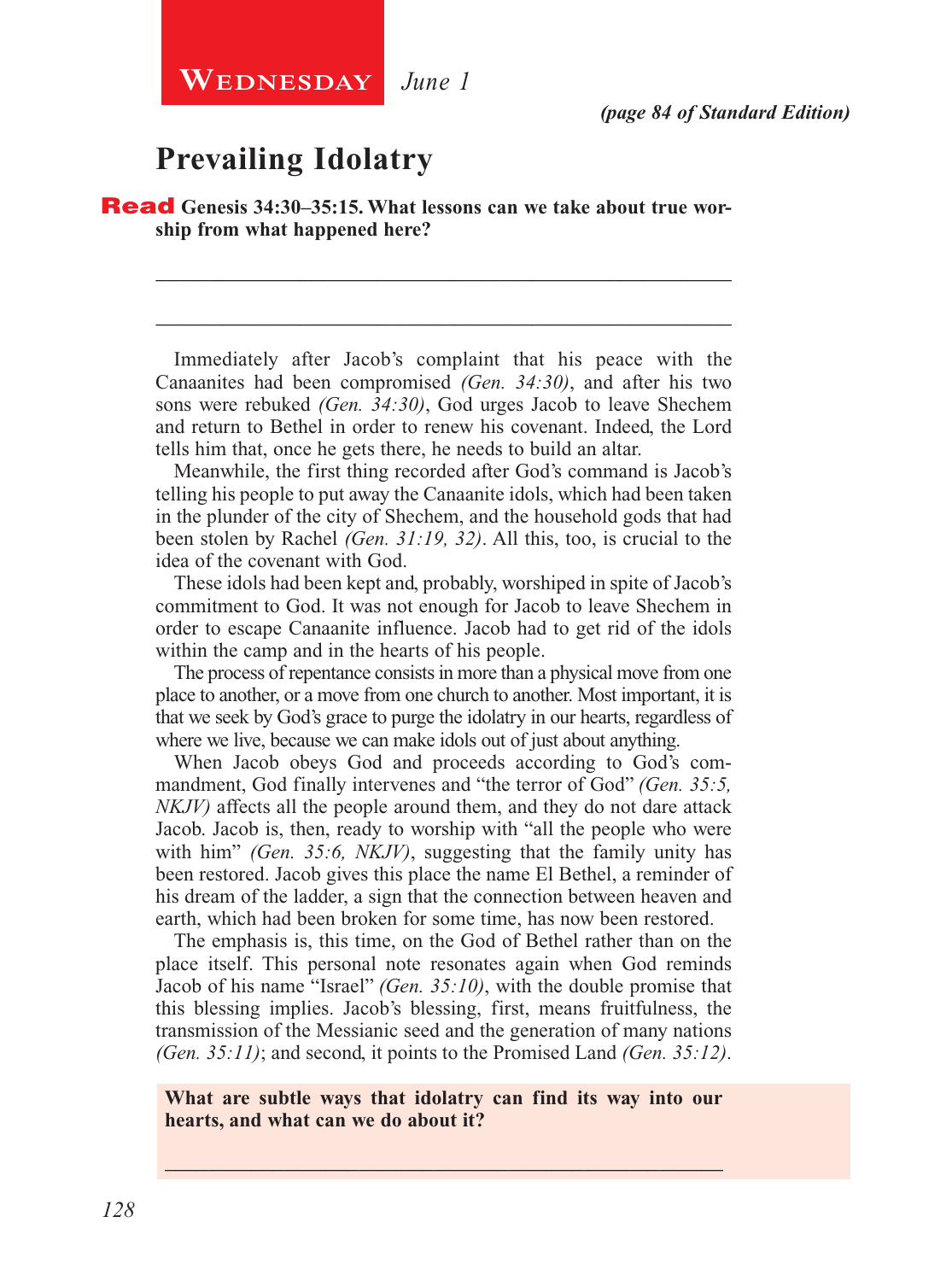# **The Death of Rachel**

Read **Genesis 35:15–29. What other woes did Jacob face within his dysfunctional family?**

As soon as Jacob leaves Bethel, three interrelated incidents mark the last step of his journey toward the Promised Land: Jacob's last son is born; Rachel dies; and Reuben, Jacob's first son by Leah, sleeps with Jacob's concubine. Though the text doesn't say why the young man would do something so evil, it could have been that he wanted to somehow defile the birth of Jacob's last son and to humiliate the memory of Rachel. We just don't know.

\_\_\_\_\_\_\_\_\_\_\_\_\_\_\_\_\_\_\_\_\_\_\_\_\_\_\_\_\_\_\_\_\_\_\_\_\_\_\_\_\_\_\_\_\_\_\_\_\_\_\_\_

\_\_\_\_\_\_\_\_\_\_\_\_\_\_\_\_\_\_\_\_\_\_\_\_\_\_\_\_\_\_\_\_\_\_\_\_\_\_\_\_\_\_\_\_\_\_\_\_\_\_\_\_

The birth of Jacob's last son is linked to Bethlehem *(Gen. 35:19)*, which is within the confines of the Promised Land. This birth is, then, the first fulfillment of God's promise for the future of Israel. The midwife, prophetically, addresses Rachel with the very words God used to reassure Abraham: " 'Do not fear' " *(Gen. 35:17, NKJV, compare with Gen. 15:1)*.

Significantly, Jacob changes the name that the dying Rachel had given to her son, Ben-Oni, meaning "son of my sorrow" to signify her pain, into Benjamin, meaning "son of the right hand," perhaps implying the direction of the south in order to express his hope in the Promised Land and all that God said He would do for His people after they had settled there.

Yet, during this time Reuben has sexual relations with Bilhah, his father's concubine and Rachel's maidservant *(Gen. 35:25, Gen. 30:3)*. We just don't know why he performed this scandalous act, other than as another example of human depravity.

Amazingly, Jacob does not respond to this horrible violation, even though he is told about it *(Gen. 35:22)*. Perhaps at this point in his life, Jacob trusts that God will fulfill His word despite the sin and evil, at times, that goes on around him.

It is this precise lesson of faith that is implied in the list of Jacob's 12 sons, who will be the ancestors of Israel *(Gen. 35:22–26)*—not the most savory and kindest of people, as we will see. Yet, despite all the problems, all the dysfunction, even outright evil, such as Reuben's sin with Bilhah, God's will was going to be fulfilled through this family, no matter how messed up this family really was.

**Despite human error, God's ultimate purposes will be fulfilled. Imagine what would happen if people cooperated, if they obeyed Him. How much more easily—that is, with less human suffering and stress and delay—could God's will then be accomplished?**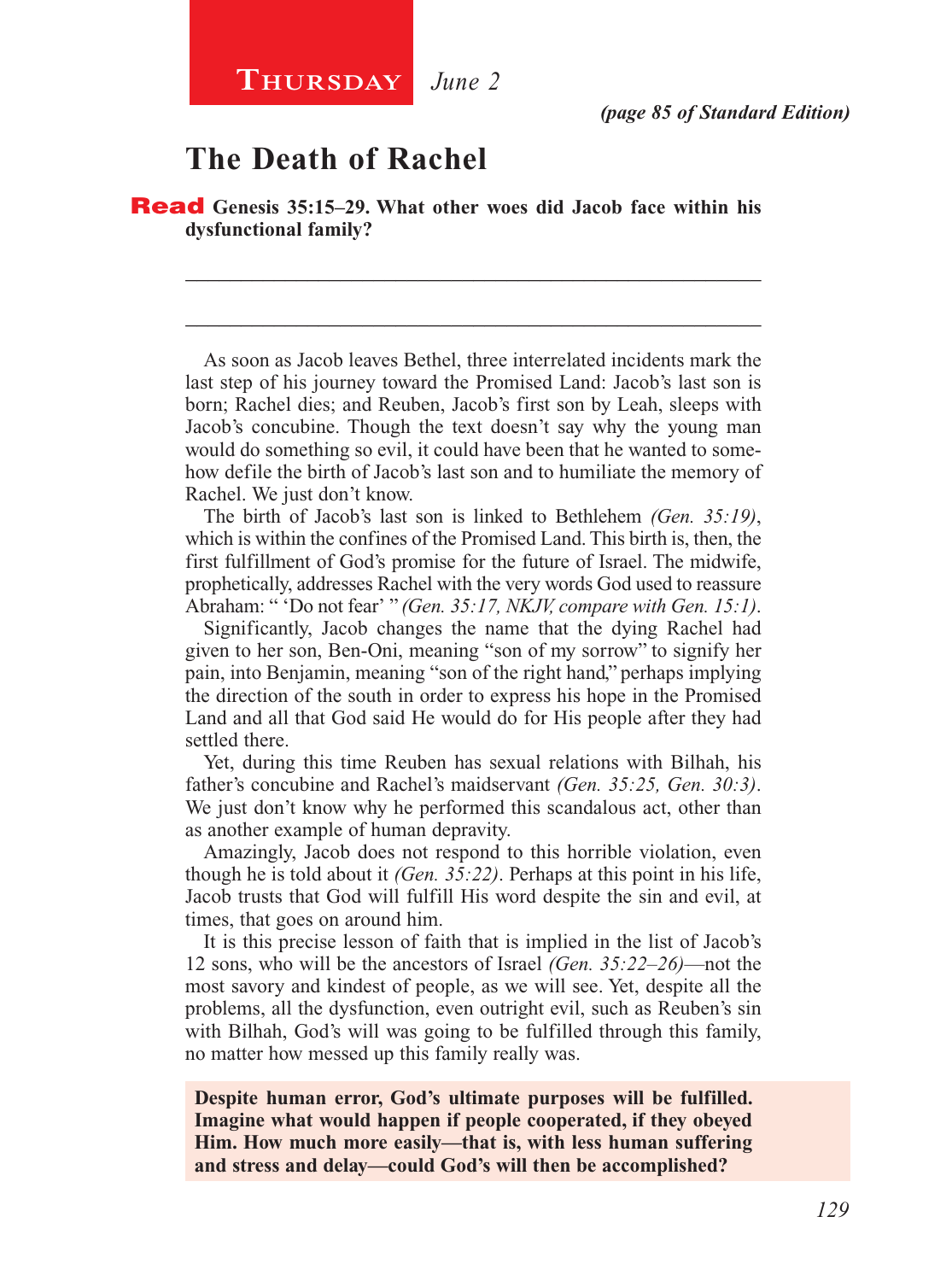

**Further Thought:** Read Ellen G. White, "The Night of Wrestling," pp. 195–203, in *Patriarchs and Prophets*.

"Jacob's experience during that night of wrestling and anguish represents the trial through which the people of God must pass just before Christ's second coming. . . . Such will be the experience of God's people in their final struggle with the powers of evil. God will test their faith, their perseverance, their confidence in His power to deliver them. Satan will endeavor to terrify them with the thought that their cases are hopeless; that their sins have been too great to receive pardon. They will have a deep sense of their shortcomings, and as they review their lives their hopes will sink. But remembering the greatness of God's mercy, and their own sincere repentance, they will plead His promises made through Christ to helpless, repenting sinners. Their faith will not fail because their prayers are not immediately answered. They will lay hold of the strength of God, as Jacob laid hold of the Angel, and the language of their souls will be, 'I will not let Thee go, except Thou bless me.' . . .

"Yet Jacob's history is an assurance that God will not cast off those who have been betrayed into sin, but who have returned unto Him with true repentance. It was by self-surrender and confiding faith that Jacob gained what he had failed to gain by conflict in his own strength. God thus taught His servant that divine power and grace alone could give him the blessing he craved. Thus it will be with those who live in the last days. As dangers surround them, and despair seizes upon the soul, they must depend solely upon the merits of the atonement. We can do nothing of ourselves."—Ellen G. White, *Patriarchs and Prophets*, pp. 201–203.

#### Discussion Questions:

 **Why is Jacob's weakness the occasion for God's grace? How does Jacob's experience relate to Paul's statement, "When I am weak, then I am strong"** *(2 Cor. 12:10, NKJV)***?**

 **Why do you think the Bible reveals so many sordid details about the lives of many of its characters? What point could be made from doing this? What message can we take from it?**

**B** Dwell more on the question of idolatry. What are the idols of **our culture, our civilization? How can we make sure we aren't worshiping anyone or anything other than the Lord?**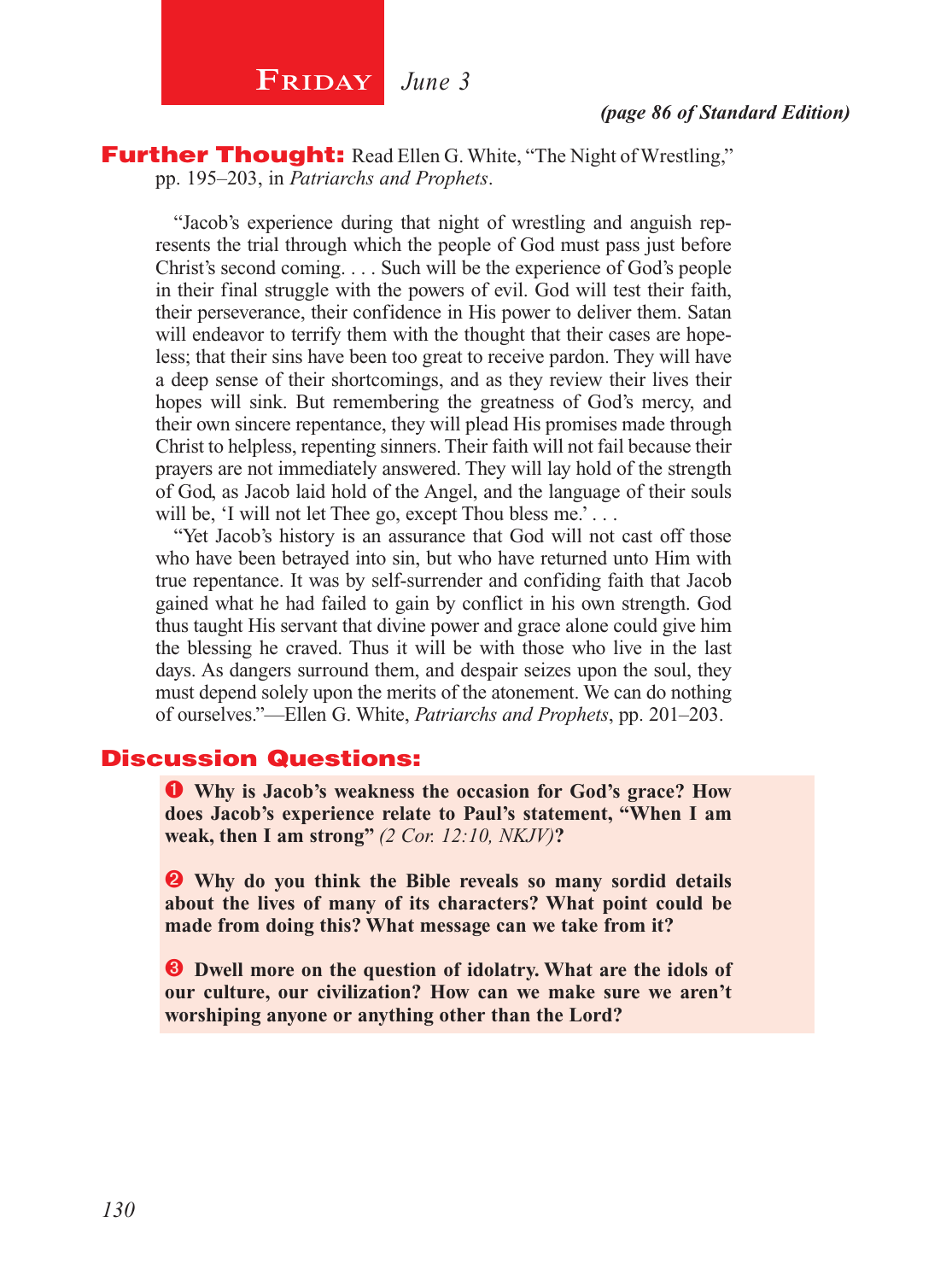# INSIDES*tory*

# Double Answer to Prayer

*By* Andrew McChesney

The first-year theology student ran to the worship room at Zaoksky Adventist University south of Moscow, Russia. Falling on his knees, he prayed, "Lord, why are You blessing me? I am so sinful."

Twenty-year-old Vadim Antyushin felt an overwhelming sense of his unworthiness of God's blessings. He felt unworthy to study at the university and of the calling to become a Seventh-day Adventist pastor. He had just started his first semester of classes and, moments earlier, had unexpectedly received a gift of US\$100. It was a significant sum for him. "Lord, I'm unworthy of this money," Vadim prayed. "You have provided for all my needs, and I lack nothing. Show me what to do with the money." Vadim exchanged the US dollars for Russian rubles. After tithe, 6,000 rubles remained.

Vadim joined a small group of students who met once a week to pray and, a few days later, heard one of the students ask for prayers about his financial situation. Vadim listened silently. He didn't know the student, and he didn't know how much money he needed for his tuition. That night, Vadim returned to the worship room to pray. "Lord," he said, "I would like to give the money to my classmate. Please bless this plan according to Your will."

The next day, Vadim pulled aside his classmate to speak privately.

"How much money do you need for your studies?" he asked.

"Six thousand rubles," the classmate replied.

Stunned, Vadim realized that God had answered his prayers. Not only that, but God had also answered the prayers of his classmate. Vadim joyfully gave the 6,000 rubles to his astonished classmate. The two embraced.

Two years later, the classmate has become one of Vadim's best friends.

"He and I have gone through a lot together, and he has helped me in so many ways," Vadim said in an interview. "Thank God that I have acquired such a friend. Thank God that He takes care of our needs long before we even know that we have a need. Before we ask, He knows what to give and through whom to give it. The main thing is to trust Him."

"Now to Him who is able to do exceedingly abundantly above all that we ask or think, according to the power that works in us, to Him be glory in the



church by Christ Jesus to all generations, forever and ever. Amen" *(Eph. 3:19, 20, NKJV)*.

*This mission story illustrates the following components of the Seventh-day Adventist Church's "I Will Go" strategic plan: Spiritual Growth Objective No. 5, "To disciple individuals and families into Spirit-filled lives," and Spiritual Growth Objective No. 7, "To help youth and young adults place God first and exemplify a biblical worldview." Read more: IWillGo2020.org.*

**Provided by the General Conference Office of Adventist Mission, which uses Sabbath School mission offerings to spread the gospel worldwide. Read new stories daily at AdventistMission.org.**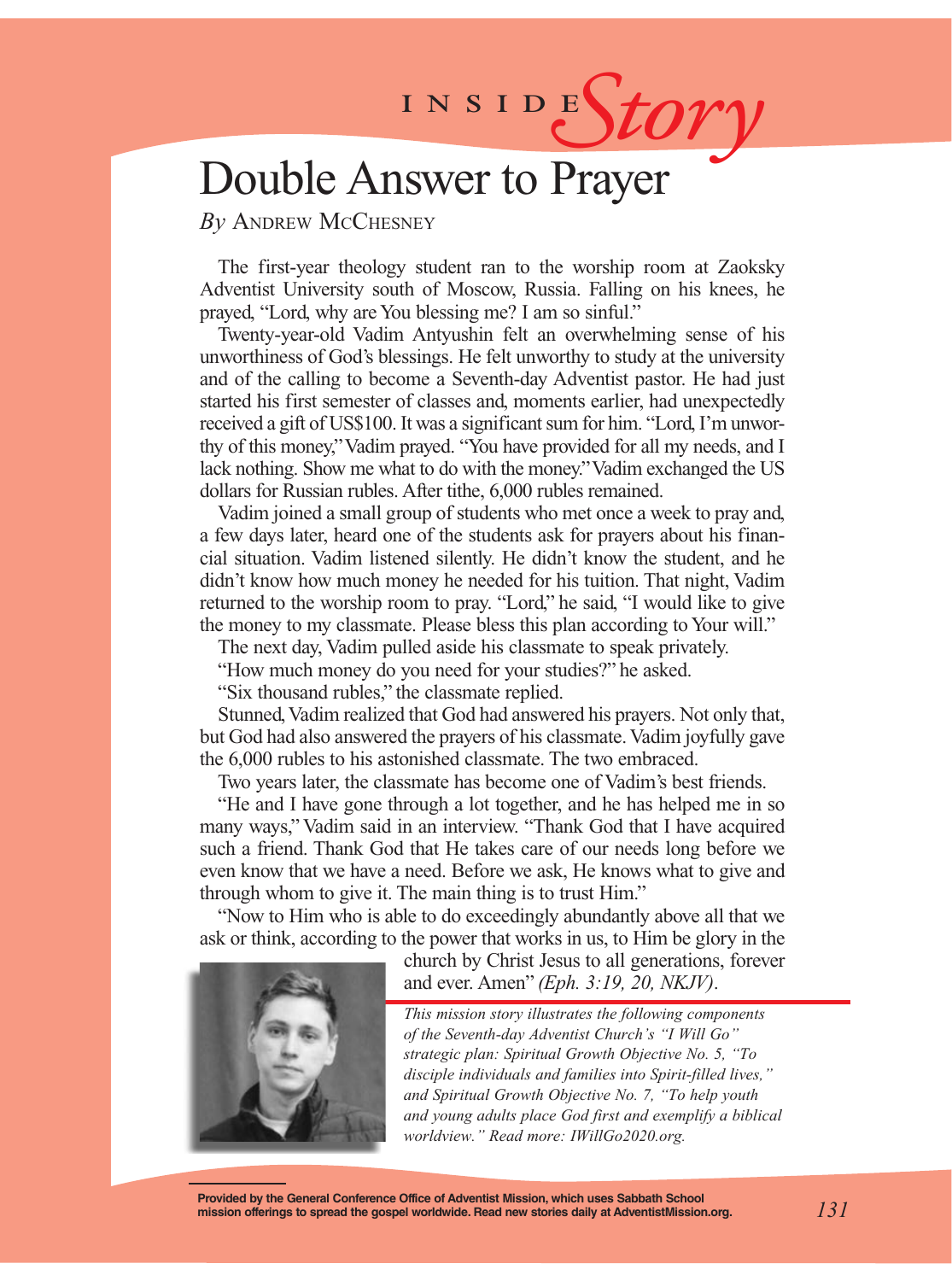#### Key Text: *Genesis 32:28*

#### Study Focus: *Genesis 32–35; Hos. 12:3, 4; Jer. 30:5–7.*

## *Part I: Overview*

**Introduction:** Jacob is now free from Laban. Under God's blessing, Jacob has become rich. It seems that he is at last happy. He has reached his goal and is heading home to Canaan. Yet, Jacob is profoundly worried about his future in Canaan and the threat posed by his brother. It is precisely at this moment that God chooses to approach Jacob. This extraordinary confrontation will radically change the character of Jacob. As a result, Jacob is renamed Israel. Jacob's encounter with God at Peniel corresponds to his Bethel encounter. The two accounts echo each other in words, structure, and themes. While Bethel begins at sunset, Peniel ends at sunrise, with the prospect of a glorious future. After a night of wrestling, Jacob emerges from his encounter with a blessing and a new name. He has had a personal encounter with the God of love and lived. In turn, Jacob is able to look upon the face of his enemy, his brother, Esau, in humility and love. Then Jacob turns to his family and confronts iniquity—the rape of Dinah, the murders committed by his sons, and, finally, the idolatry that was still prevailing in his household.

#### **Lesson Themes:**

- **1. The Distress of Jacob.** Jacob's trouble before arriving in the Promised Land contains a lesson of dependence on God and prefigures the eschatological distress of the end-time people of God.
- **2. Wrestling With God.** Jacob's confrontation with God forced him to confront himself and to change. His confrontation contains lessons about the significance of conversion.
- **3. The Face of the Brother.** As a result of his encounter with God, Jacob can see the face of God in the face of his brother.

# *Part II: Commentary*

#### **The Distress of Jacob**

Jacob's distress (*tsarah*) inspires the prophet Jeremiah regarding the dreadful condition of Israel in exile *(Jer. 30:7)*. Yet, beyond this particular event, the language of the prophet clearly suggests that he has in view the future eschatological Day of the Lord *(compare Zeph. 1:14–18)*. Daniel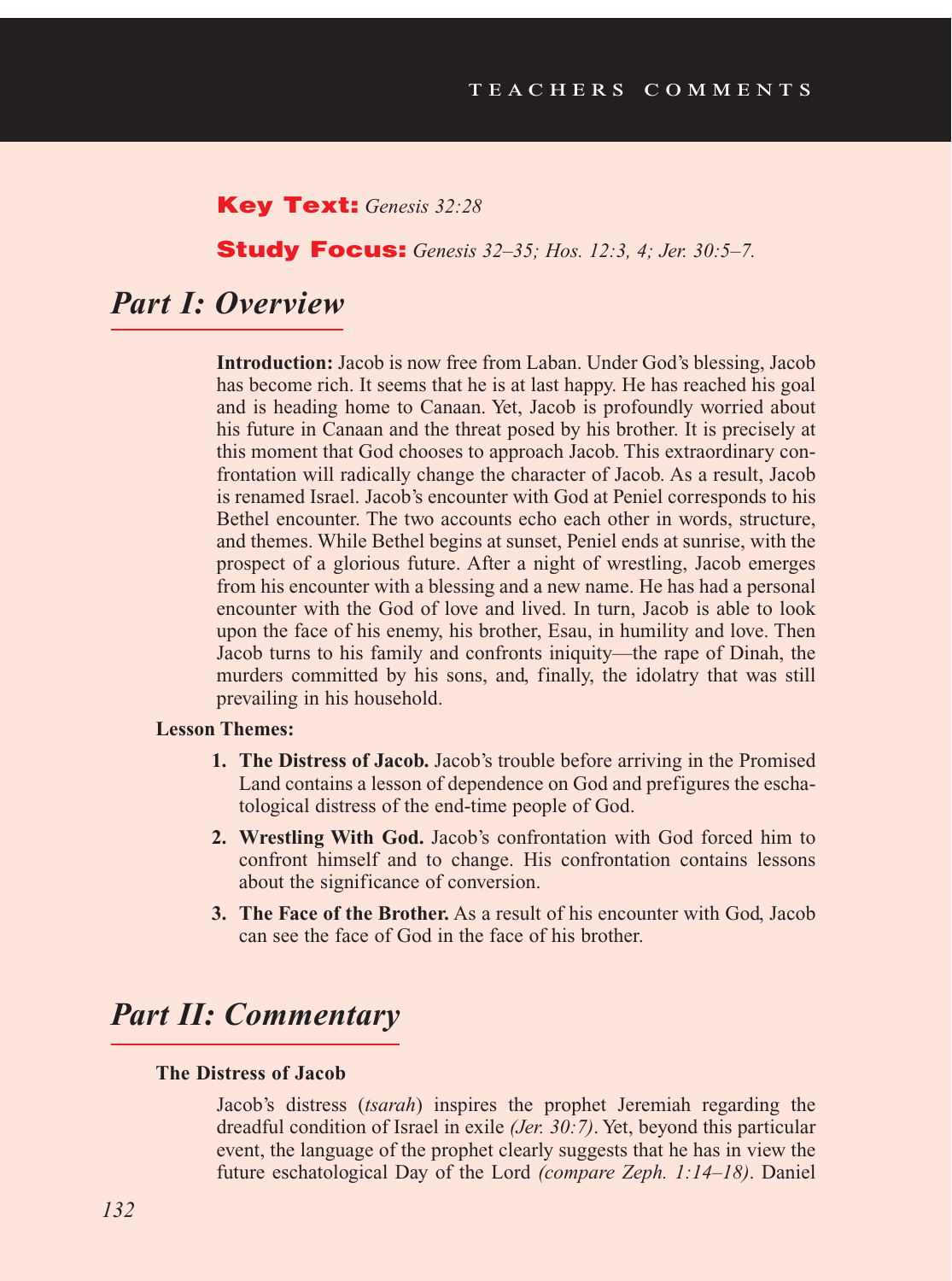applies the same expression, referring to "distress," "trouble" (*tsarah*), to the time of the end *(Dan. 12:1; compare Matt. 24:15, 21).*

Jacob's distress derives from two causes. The first is horizontal and is related to his brother. The second is vertical and relates to God. Jacob's first concern is with his brother, to whom he sends two companies of messengers. This initiative is a strategic operation to safeguard the second camp: in the event that the first camp is attacked, the second camp will have time to escape. Jacob decides to send "two camps of messengers" to Esau. Jacob calls his two camps of human messengers by the same name, *makhaneh*, "camps" *(Gen. 32:7, [8])*. Jacob understands that in order to recover his relationship with God, he must restore his relationship with his brother.

As his grandfather Abraham did, Jacob implores God for help. Jacob directs his plea to God alone, for it is God who commanded that he should return to Canaan *(Gen. 32:9)*, the same God who promised to ensure his posterity *(Gen. 32:12)*. Jacob refers to the wonder of God's grace *(Gen. 32:10)*. The two Hebrew words *khesed* ("mercy") and *'emet* ("truth") are the very words that Abraham's servant used when he blessed God for having heard his prayer *(Gen. 24:27)*. After praying, Jacob then camps for the night. However, before retiring, Jacob acts again. Thus, the text moves back and forth between prayer and action. Because Jacob is not naive and his faith does not make him passive, he secures his camp. Jacob organizes wave after wave of gifts to be delivered to Esau to "appease" him *(Gen. 32:20).* The Hebrew verb *kpr*, for "appease," means "to atone." The association with such other words as *minkhah*, "present," a word referring to the offering *(Lev. 2:1–14)*, and *nasa' panim*, "forgive," or "accept," attests to a religious perspective. Jacob has in mind his past reconciliation with God *(Gen. 32:22–32)* as he attempts to reconcile himself with his brother *(compare Matt 5:23)*.

#### **Wrestling With God**

Jacob remains alone because he wants to pray in anguish of spirit for God's intervention and protection. While he prays, "a Man" *(Gen. 32:24, NKJV)* approaches him. Jacob, thinking he is being attacked by an enemy, begins to wrestle with the man for his life. The anonymous qualification "a man" renders the mysterious identity of this person. Jacob will identify the man as God *(Gen. 32:30)*, as will the prophet Hosea *(Hos. 12:3, 4)*. The same language will be used by Isaiah in his description of the Suffering Servant *(Isa. 53:3)*. That God takes human form in order to relate to humans is not unheard of *(see Gen. 18:1, 17; Judg. 6:11).* The same term, "a man," is used by Daniel to designate the heavenly High Priest *(Dan. 10:5; compare Dan. 8:11)* and the "commander of the army" *(Dan. 8:11, NIV)*, an expression that designates the Lord Himself *(Josh. 5:14, 15).*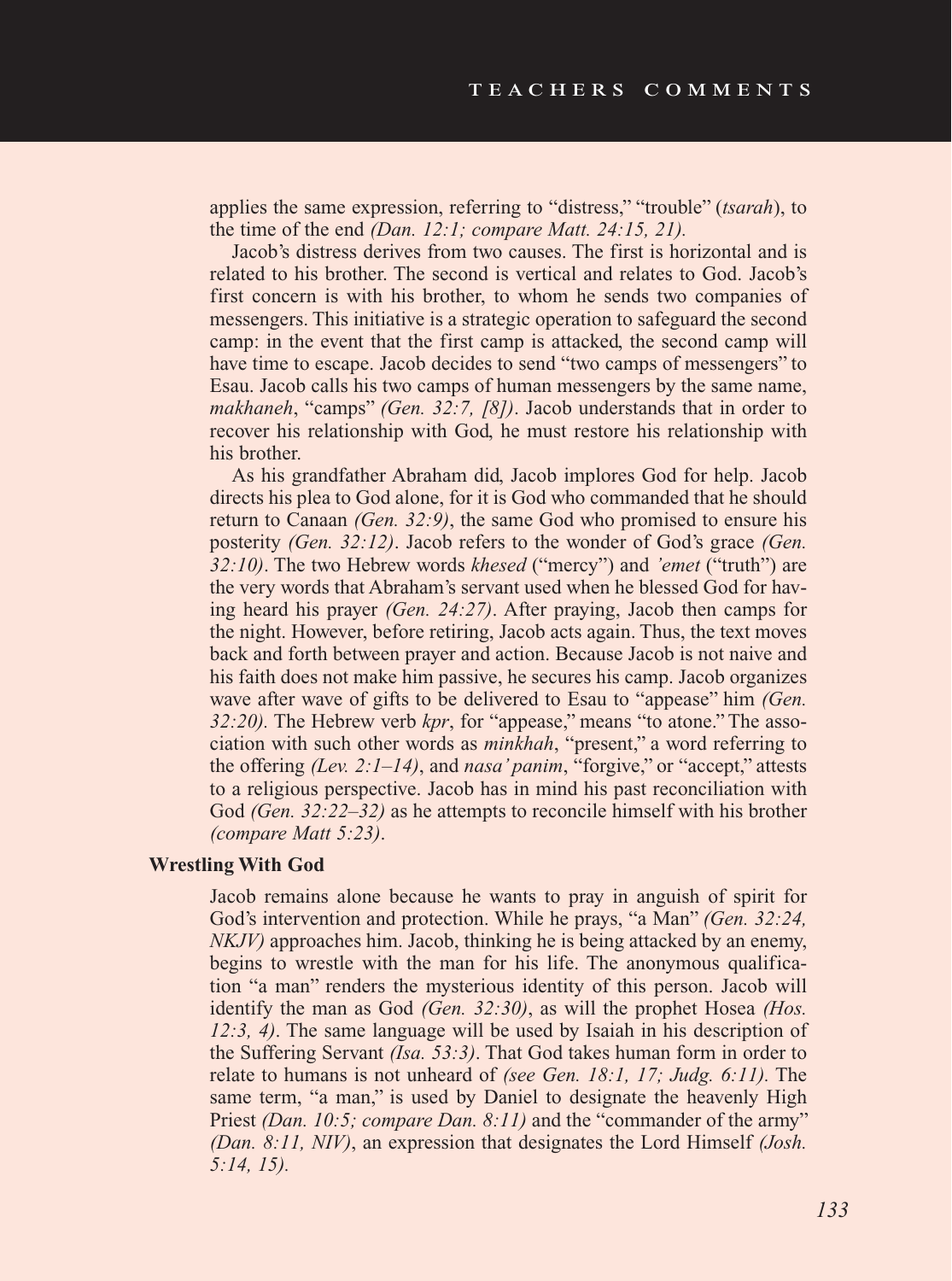The information that this Man (God) did not prevail contains an important theological lesson about God in His relationship with humans. God's "weakness" in His confrontation with humans is an expression of His grace and love and of the mystery of His incarnation to save humans. The impression of weakness is immediately contradicted by the Man's next move. A simple touch is sufficient to produce the dislocation, suggesting a superhuman power. The place of the blow, "the socket of Jacob's hip" *(Gen. 32:25, NKJV)*, which refers to the loin or the thigh, is a euphemism for the place associated with procreation. The divine touch is thus an implicit blessing pointing to Jacob's descendants *(Gen. 46:26, Exod. 1:5)*. That Jacob was hit at the organ generator of life also has been linked to the dietary prohibition against eating blood. For life is in the blood *(Gen. 9:4)*. This practice is, therefore, more than a mere reminder of the story of Jacob; it also recalls that biblical episode and, with it, its theological lessons. It also draws the meat eater's attention to the fundamental principle of the sacredness of life.

The prophet Hosea interprets Jacob's struggle with God as an experience of prayer *(Hos. 12:4).* It is Jacob's faith that explains his tenacious insistence *(Luke 11:5–8).* Thus, Jacob's new name is "Israel." The explanation of the "man" introduces a number of paradoxes: (1) Jacob has wrestled with God, and yet, the "man" explains that Jacob also wrestled with men; (2) the name Israel literally means "God fights," although this explanation affirms that it is Jacob who fights; (3) Jacob has just been hit by the "man," who dislocated his hip, and yet the narrative explains that it is Jacob who prevailed.

All of these paradoxes convey important theological lessons: (1) the quality of Jacob's relationship with God depends on the quality of his relationship with men (in this instance, Esau) and vice versa; (2) the name Israel, "God fights," reminds Jacob that he must learn to let God fight for him *(see Exod. 14:13, 14).* Jacob will prevail insofar as he will allow God to prevail over him, a principle that will be enunciated by Paul: "When I am weak, then I am strong" *(2 Cor. 12:10, NKJV).* Jacob calls the place where God has appeared to him "Peniel," which means "the face of God." This name signifies Jacob's personal experience; namely, that he was confronted by God and survived. The use of the Hebrew expression "face to face" does not mean that Jacob actually saw the physical face of God. This expression is equivalent to seeing "the form of the Lord" *(Num. 12:8, NKJV)* and describes, rather, the experience of a direct encounter with God *(Deut. 5:4)*.

#### **The Face of the Brother**

To Esau's reluctance to accept his brother's present *(Gen. 33:9)*, Jacob responds by explicitly connecting his relationship with him to his relationship with God: " 'I have seen your face as though I had seen the face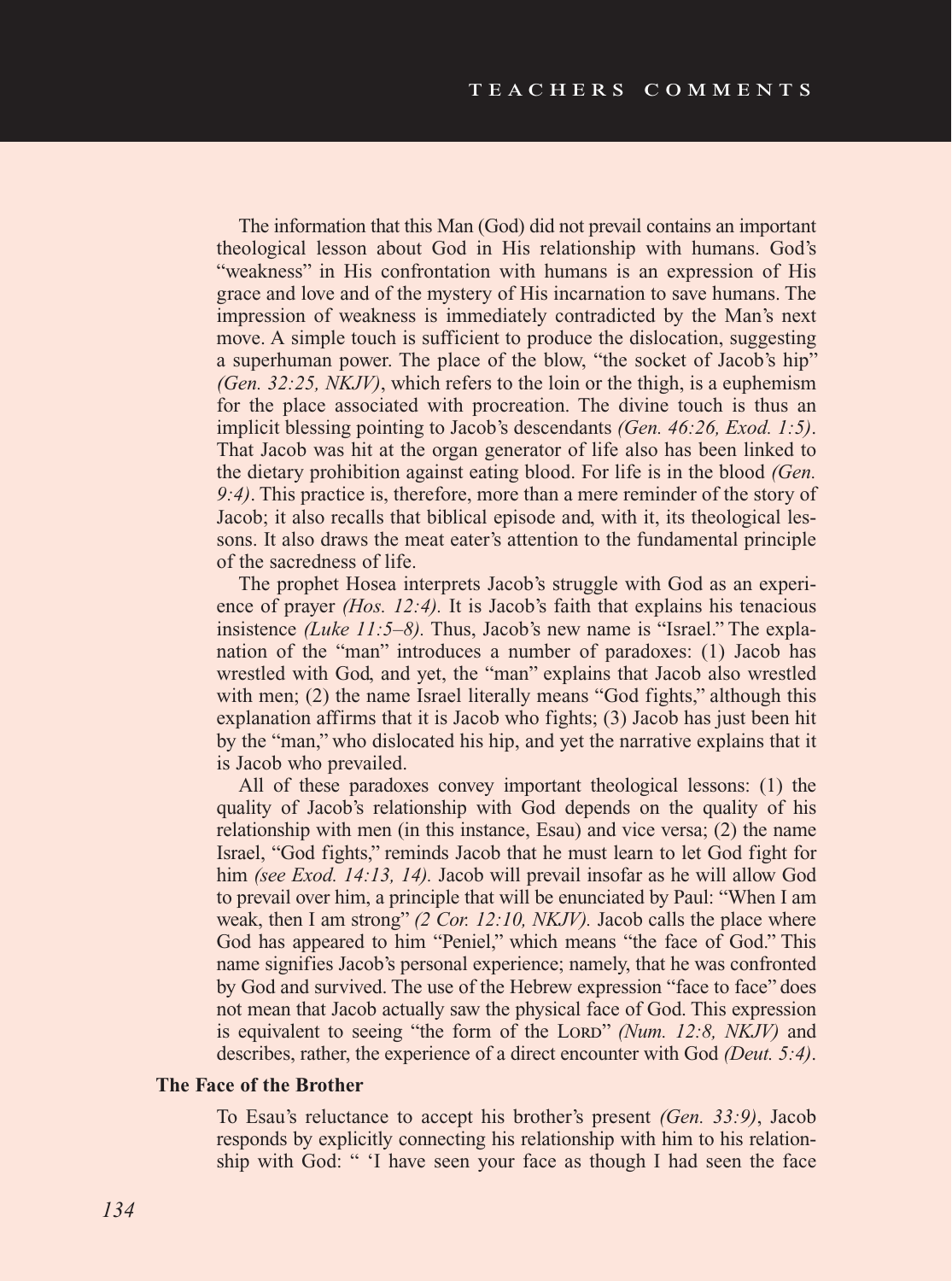of God' " *(Gen. 33:10, NKJV).* Jacob has seen the "face of God" (*Peniel*) in the face of Esau. Jacob's experience with Esau is a second Peniel—the first Peniel preparing for the second Peniel. Jacob's encounter with God has helped him in his encounter with his brother, and his reconciliation with his brother will affect his relationship with God. Jacob has come to understand that his love of God and his love of his brother are dependent on each other. Jesus infers this unique theological lesson from the Scriptures:

" "You shall love the LORD your God with all your heart, with all your soul, and with all your mind." This is the first and great commandment. And the second is like it: "You shall love your neighbor as yourself." On these two commandments hang all the Law and the Prophets' " *(Matt. 22:37–40, NKJV).* 

# *Part III: Life Application*

**The Distress of Jacob.** "As the patriarch wrestled all night for deliverance from the hand of Esau, so the religious will cry to God day and night for deliverance from the enemies that surround them."—Ellen G. White, *Patriarchs and Prophets*, p. 201. How does Jacob's experience of distress function as a prophecy of hope for the end times? What warning and encouragement can we learn from Jacob's distress that can help us through the time of trouble? Have you ever personally had an experience that felt the same as a time of trouble—a period in which you prayed in anguish, only to be met with what seemed to be silence from God? How did you cope with this distress?

**Wrestling With God.** Remember moments in your life when you wrestled with temptations and with doubts; how did these struggles draw you nearer to God? Share your testimony with your class. How does Jacob's bold statement " 'I will not let You go unless You bless me!' " *(Gen. 32:26, NKJV)* apply to prayer? Why does "losing" the fight with God mean winning the fight? How can wrestling with God change you forever? Read and comment on Romans 7:23–25. Why must we "wrestle," and why is wrestling with God so difficult? Why is it impossible to prevail by ourselves? Read Ephesians 6:12.